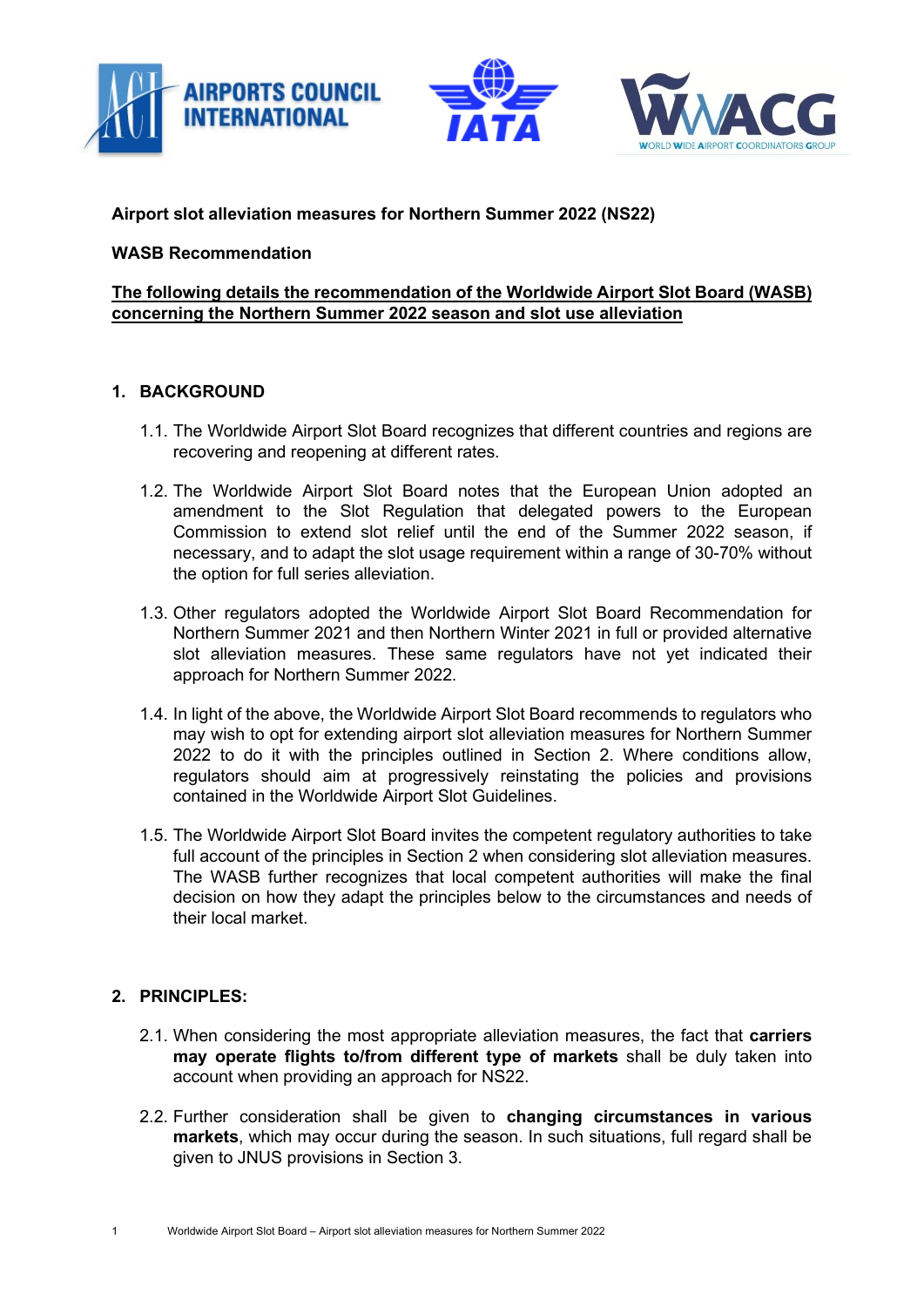





- 2.3.1. Full series of historic slots (other than newly allocated series) for which a carrier wishes to claim full season alleviation should be returned between the Historic Baseline Date (HBD) and HBD+7days. The coordinator will alleviate the series and place them in the slot pool for reallocation and use on a non-historic basis only.
- 2.3.2. Series of slots held at HBD that are not returned or are only partially returned at the deadline of HBD+7 days will be subject to the utilization requirement set for that season to secure the historic precedence in the subsequent equivalent season.
- 2.3.3. The utilization rate should be set at a maximum of 50:50; and WASG art. 8.7.2.2 shall be suspended.
- 2.3.4. Slot series returned between HBD and HBD +7 should not be reallocated to the same carrier for the same use within four weeks of HBD +7, unless there is a valid reason confirmed by the slot coordinator for reallocating these slots for use.
- 2.3.5. Airlines must hand back *any* series of slots not intended for utilization as soon as possible but no later than HBD/HBD+7. Slots held after HBD+7 which cannot be operated due to COVID-19 restrictions must be returned without delay but not later than six weeks prior to planned operation. Retiming and repurposing of slots within the six-week period is allowed provided that capacity is available.
- 2.4. In **partially restricted markets**, that is countries, airports or regions where travel is permitted with restrictions. For example, travel is permitted for vaccinated passengers but require quarantine for non-vaccinated passengers and more than one COVID test per passenger regardless of vaccination status, crew are subject to testing and arrival processes (not quarantine) that restrict scheduling flexibility:
	- 2.4.1. Between 20% to 50% of full series of historic slots (other than newly allocated series) for which a carrier wishes to claim full season alleviation should be returned between the Historic Baseline Date (HBD) and HBD+7days. The cap on full series returns should be set at a level deemed necessary to sufficiently address the share of historic traffic to restricted and other recovering markets. The coordinator will alleviate the series and place them in the slot pool for reallocation and use on a non-historic basis only.
	- 2.4.2. To maintain global reciprocity, an air carrier operating from a severely restricted market should be provided the ability to return all their full series of historic slots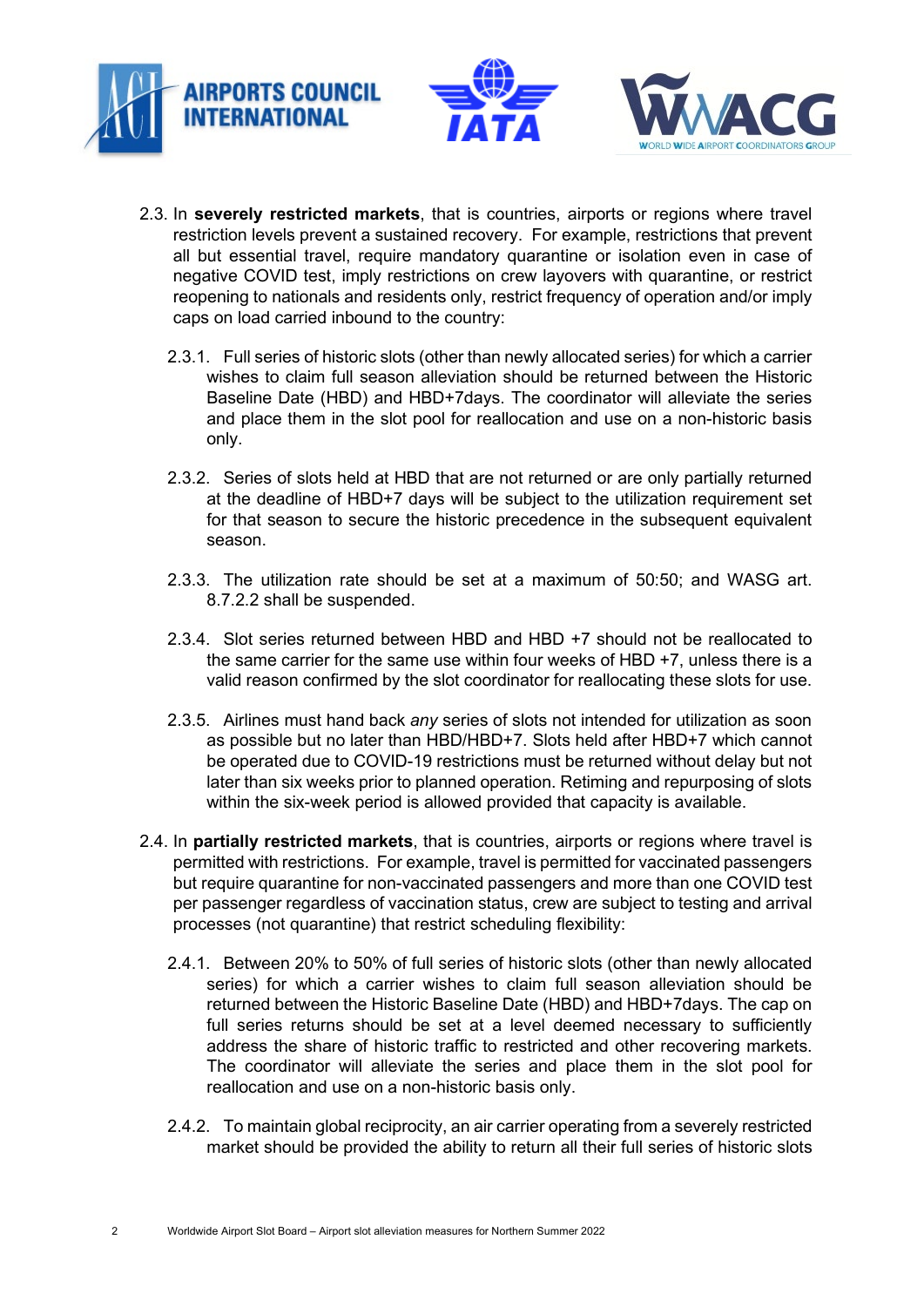



(other than newly allocated series). Slots alleviated to comply with reciprocity requirements may only be reallocated for ad hoc operations.

- 2.4.3. Series of slots held at HBD that are not returned or are only partially returned at the deadline of HBD+7 days will be subject to the utilization requirement set for that season to secure the historic precedence in the subsequent equivalent season.
- 2.4.4. The utilization rate should be set within a range of 60% to 70% (i.e. 60:40 to 70:30); and WASG art. 8.7.2.2 shall be suspended.
- 2.4.5. Slot series returned between HBD and HBD +7 should not be reallocated to the same carrier for the same use within four weeks of HBD +7, unless there is a valid reason confirmed by the slot coordinator for reallocating these slots for use.
- 2.4.6. Airlines must hand back any series of slots not intended for utilization as soon as possible but no later than HBD/HBD+7. Slots held after HBD+7 which cannot be operated due to COVID-19 restrictions must be returned without delay but not later than six weeks prior to planned operation. Retiming and repurposing of slots within the six-week period is allowed provided that capacity is available.
- 2.5. In **reopening markets**, that is countries, airports or regions where travel is permitted for vaccinated passengers, and at most a single PCR test is required for nonvaccinated passengers, with crew restrictions eliminated:
	- 2.5.1. Up to 20% of full series of historic slots (other than newly allocated series) for which a carrier wishes to claim full season alleviation should be returned between the Historic Baseline Date (HBD) and HBD+7days. The cap on full series returns should be set at a level deemed necessary to sufficiently address the share of historic traffic to restricted and other recovering markets. The coordinator will alleviate the series and place them in the slot pool for reallocation and use on a non-historic basis only.
	- 2.5.2. To maintain global reciprocity, an air carrier operating from a severely restricted market should be provided the ability to return all their full series of historic slots (other than newly allocated series). Slots alleviated due to reciprocity requirements may only be reallocated for ad hoc operations
	- 2.5.3. Series of slots held at HBD that are not returned or are only partially returned at the deadline of HBD+7 days will be subject to the utilization requirement set for that season to secure the historic precedence in the subsequent equivalent season.
	- 2.5.4. The utilization rate should be set within a range of 60% to 70% (i.e. 60:40 to 70:30); and WASG art. 8.7.2.2 shall be suspended.
	- 2.5.5. Airlines must hand back slots not intended for utilization as soon as possible but no later than HBD/HBD+7. Slots held after HBD+7 which cannot be operated due to COVID-19 restrictions must be returned without delay but not later than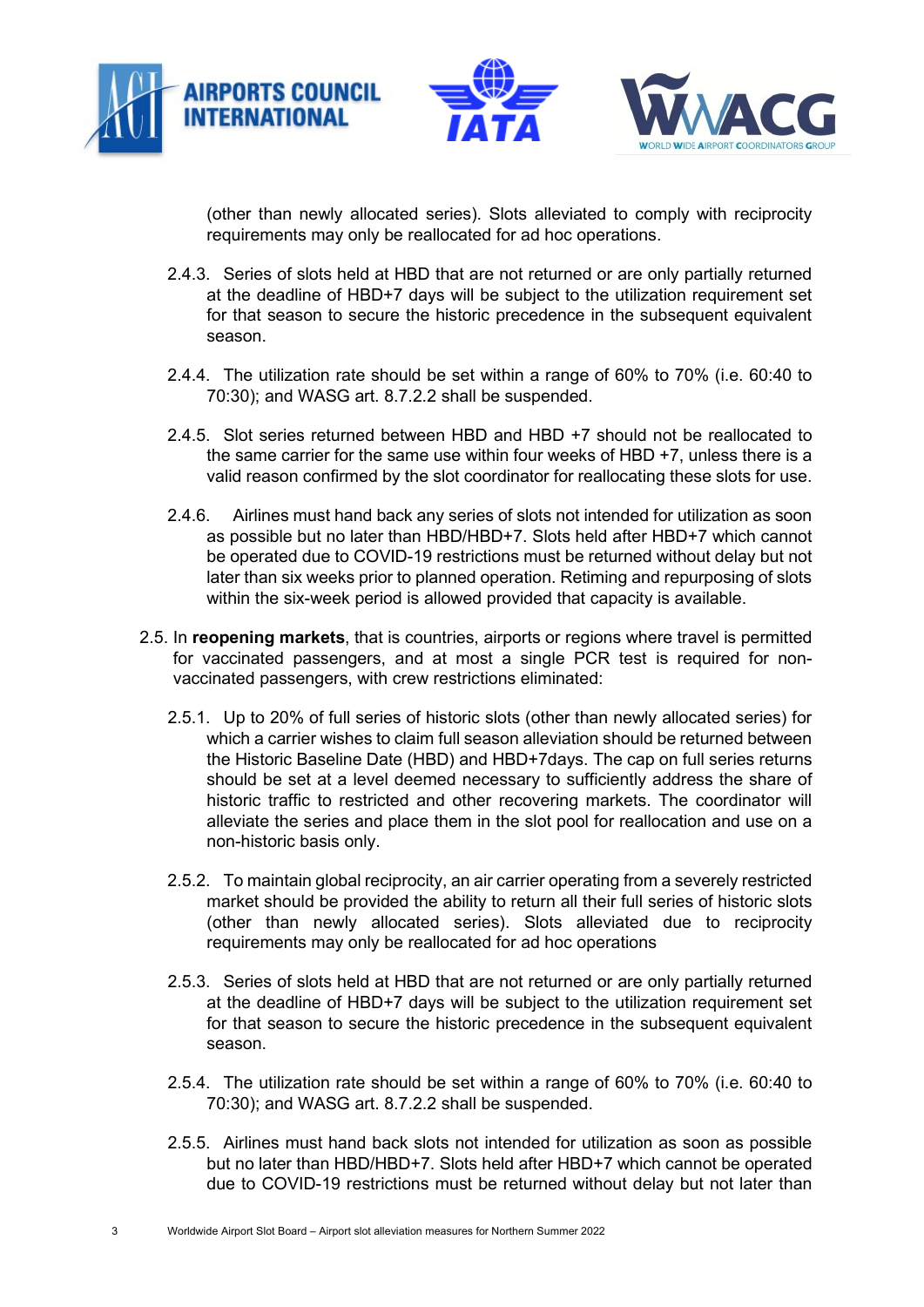



six weeks prior to planned operation. Retiming and repurposing of slots within the six-week period is allowed provided that capacity is available.

- 2.6. In **open markets**, that is countries, regions or local (domestic) markets where travel is permitted for all passengers:
	- 2.6.1. The slot utilization rate should be set at 80% (i.e. 80:20) where travel takes place within and/or between open markets. For historic traffic to all other markets, the same full series returns and the maximum utilization rate principles for reopening markets should apply.
- 2.7. Where full series alleviation is permitted, series of slots allocated and operated as approved on a non-historic basis have priority over new demand for the same timings in the next equivalent season, subject to capacity and any other legal conditions.
- 2.8. For the initial coordination of NS23, series operated as stated in the previous paragraph during NS21 and NS22 will have priority over series operated in such a manner only in NS22.
- 2.9. Airlines should return without delay slots of flights that are not intended to be operated or of flights they do not have the operational resources to perform.

# **3. JUSTIFIED NON-UTILIZATION OF SLOTS (JNUS)**

- 3.1. The existing justified non-use criteria in art. 8.8 of the WASG does not capture specific restrictions resulting from the COVID-19 pandemic that may prevent airlines from operating scheduled flights for reasons other than commercial cancellations.
- 3.2. Coordinators should accept as valid justification for the non-utilization of series of slots, any prolonged or new government restrictions, to specific airports, destinations (including intermediate points) or countries for which the slot was held, such as examples listed hereafter.
	- 3.2.1. Government travel restrictions based on nationality, closed borders, government advisories related to COVID-19 that warn against all but essential travel, or complete bans on flights from/to certain countries or geographic areas.
	- 3.2.2. Severe government restrictions related to COVID-19 on the maximum number of arriving or departing passengers on a specific flight or through a specific airport.
	- 3.2.3. Government restrictions on movement or quarantine/isolation measures within the country or region where the airport or destination (including intermediate points) is.
	- 3.2.4. Government-imposed closure of businesses essential to support aviation activities (e.g. closure of hotels as well as public facilities such as restaurants and leisure venues).